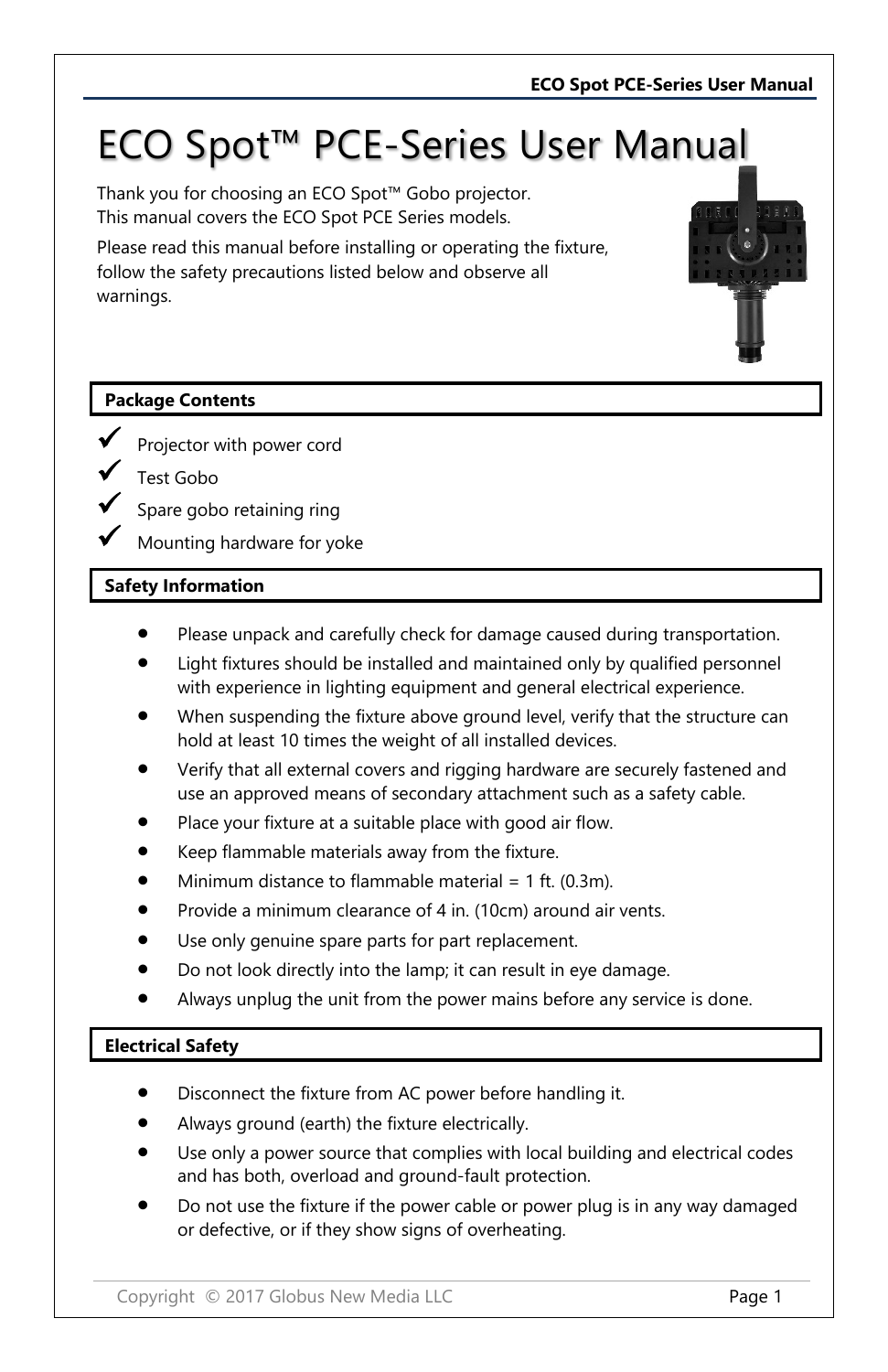### **ECO Spot PCE-Series User Manual**

#### **Warranty**

Two years from Date of Purchase. Keep your receipt for reference and contact your dealer in case of warranty issues.

#### **Projection Lenses**

The projector accommodates interchangeable projection lenses to allow optimizing the projection size and resulting brightness at varying distances. The narrower the lens, the smaller and brighter the image will be at a given distance.

When replacing lenses, ensure to also move the lock ring and silicone seal O-ring to the new lens.

#### **Focusing**

- Power up the projector.
- Focus the projection by twisting the lens in and out until the image is well focused. When used for the first time, the lens will often need to be twisted outwards many rotations to reach the focusing point.
- When done secure the lens by tightening the lockring. If used in wet environments, make sure the silicone O-ring seal between the lockring is not missing.

#### **Yoke**

The projector comes with a yoke that may not have been previously attached. Attach it to the projector by using the provided mounting screws

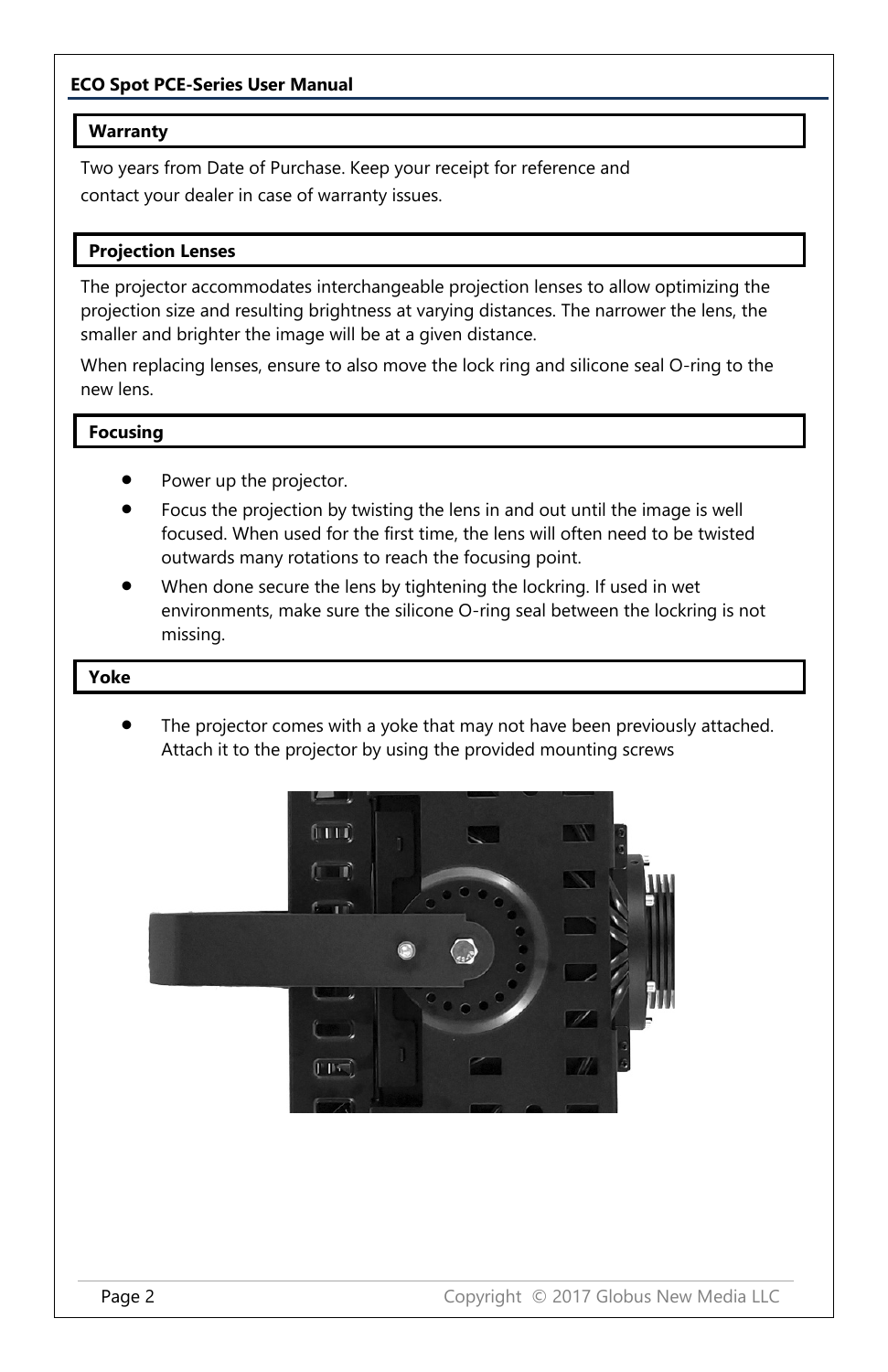#### **Gobo Placement** (see *Specifications* for Gobo Dimensions)

The projector is equipped with an integrated gobo holder, which is accessible after removing the lens tube (not the lens).

- Unscrew the lens tube to expose the gobo holder attached to the fixture.
- Squeeze the two pins of the gobo retaining ring together and pull it out of the holder. Carefully remove the old gobo and replace it with the new one.
- If you have a glass gobo, place the more reflective side towards the light bulb.
- Replace the retaining ring and make sure it evenly pushes the gobo all the way back.
- Before replacing the lens tube, turn on the projector and hold it in front of the gobo to check the position of the projected image. Rotate the gobo inside the holder to fine-adjust its position.
- Replace the lens tube by twisting it all the way in and compress the silicone seal.
- Depending on the gobo thickness, you may have to re-adjust the focus. Refer to "Focusing".